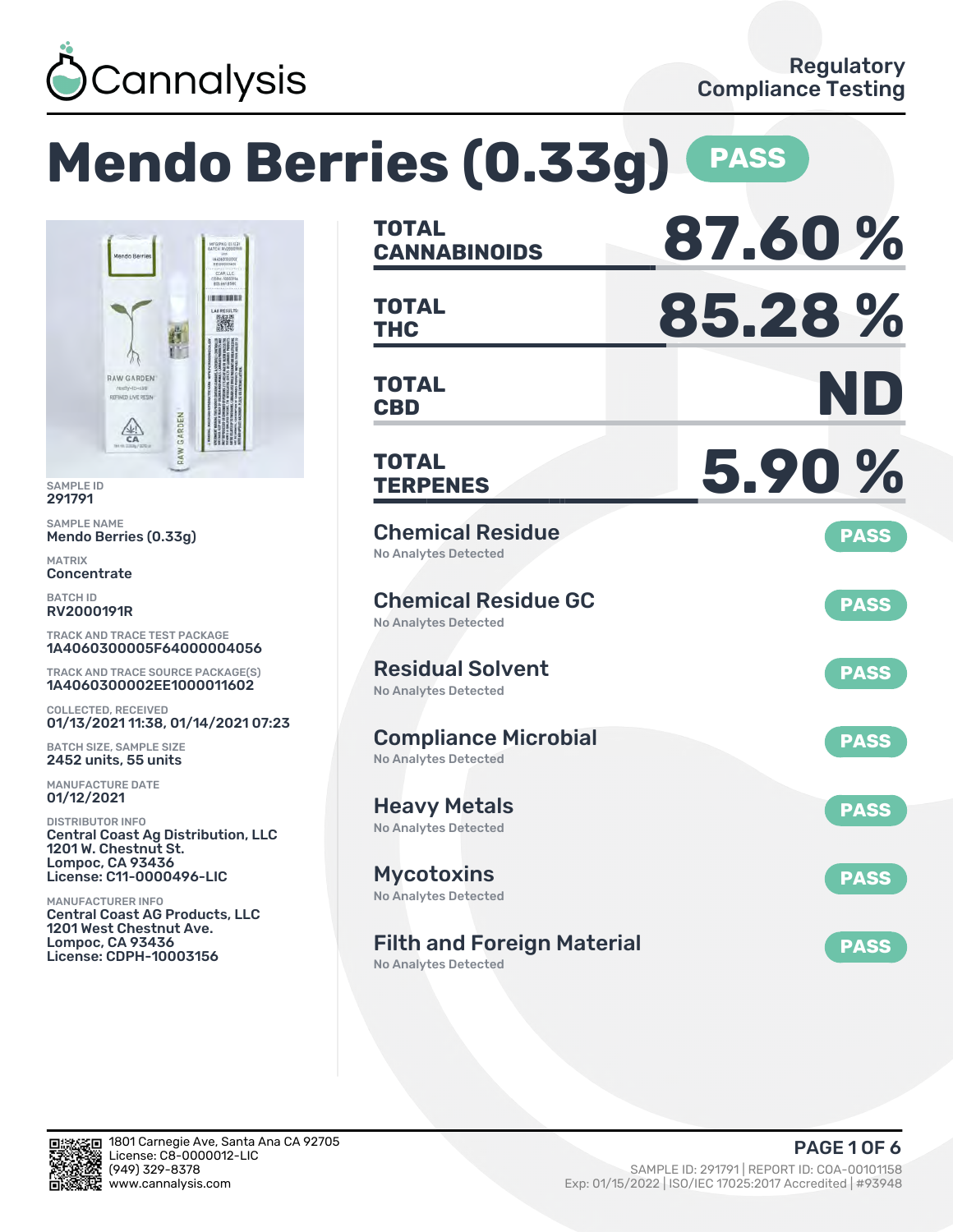

# CANNABINOID ANALYSIS

Total THC,CBD value(s) have been decarboxylated.

| TOTAL THC:          | 852.8 mg/g (85.28 %), 281.42 mg per package |
|---------------------|---------------------------------------------|
| TOTAL CBD:          | ND.                                         |
| TOTAL CANNABINOIDS: | 876.0 mg/g (87.60 %)                        |

UNIT OF MEASUREMENT: Milligrams per Gram(mg/g)

| <b>ANALYTE</b>         | <b>RESULT</b>         | LOD    | <b>LLOO</b> | <b>ANALYTE</b>   | <b>RESULT</b>        | <b>LOD</b> | <b>LLOO</b> |
|------------------------|-----------------------|--------|-------------|------------------|----------------------|------------|-------------|
| THCa                   | ND                    | 0.2000 | 0.4000      | CBD <sub>v</sub> | <b>ND</b>            | 0.2000     | 0.4000      |
| D9THC                  | 852.8 mg/g (85.28 %)  | 0.2000 | 0.4000      | CBGa             | <b>ND</b>            | 0.2000     | 0.4000      |
| D8THC                  | ND                    | 0.2000 | 0.4000      | <b>CBG</b>       | 21.00 mg/g (2.100 %) | 0.2000     | 0.4000      |
| <b>THC<sub>v</sub></b> | 2.192 mg/g (0.2192 %) | 0.2000 | 0.4000      | <b>CBN</b>       | ND                   | 0.2000     | 0.4000      |
| CBDa                   | ND                    | 0.2000 | 0.4000      | CBC              | <b>ND</b>            | 0.2000     | 0.4000      |
| CBD                    | <b>ND</b>             | 0.2000 | 0.4000      |                  |                      |            |             |
|                        |                       |        |             |                  |                      |            |             |

#### ADDITIONAL INFORMATION

| Method:              | SOP-TECH-001 | Sample Prepped: 01/14/2021 19:08  | Sample Approved: 01/15/2021 13:36  |  |
|----------------------|--------------|-----------------------------------|------------------------------------|--|
| Instrument: UPLC-DAD |              | Sample Analyzed: 01/14/2021 19:09 | Prep-Analytical Batch: 25604-20060 |  |



## TERPENE ANALYSIS

| UNIT OF MEASUREMENT: |               |
|----------------------|---------------|
| <b>ANALYTE</b>       | <b>RESULT</b> |

TOTAL TERPENES: 59.06 mg/g (5.906 %) Milligrams per Gram(mg/g)

| <b>ANALYTE</b>          | <b>RESULT</b>                                                                                                                                          | <b>LOD</b> | <b>LLOQ</b> | <b>ANALYTE</b>         | <b>RESULT</b>                                      | <b>LOD</b> | <b>LLOQ</b> |
|-------------------------|--------------------------------------------------------------------------------------------------------------------------------------------------------|------------|-------------|------------------------|----------------------------------------------------|------------|-------------|
| 3-Carene                | <b>ND</b>                                                                                                                                              | 0.5000     | 1.000       | Alpha bisabolol        | <b>ND</b>                                          | 0.5000     | 1.000       |
| Alpha cedrene           | <b>ND</b>                                                                                                                                              | 0.5000     | 1.000       | Alpha humulene         | 1.445 mg/g (0.1445 %)                              | 0.5000     | 1.000       |
| Alpha pinene            | 1.889 mg/g (0.1889 %)                                                                                                                                  | 0.5000     | 1.000       | Alpha terpinene        | <b>ND</b>                                          | 0.5000     | 1.000       |
| Alpha terpineol         | <lloq< td=""><td>0.3300</td><td>0.6500</td><td>Beta caryophyllene</td><td>7.104 mg/g <math>(0.7104\%)</math></td><td>0.5000</td><td>1.000</td></lloq<> | 0.3300     | 0.6500      | Beta caryophyllene     | 7.104 mg/g $(0.7104\%)$                            | 0.5000     | 1.000       |
| Beta myrcene            | 22.61 mg/g (2.261%)                                                                                                                                    | 0.5000     | 1.000       | Beta pinene            | 2.240 mg/g $(0.2240\%)$                            | 0.6100     | 1.210       |
| Borneol                 | <b>ND</b>                                                                                                                                              | 0.5000     | 1.000       | Camphene               | <b>ND</b>                                          | 0.5000     | 1.000       |
| Camphor                 | <b>ND</b>                                                                                                                                              | 0.5000     | 1.000       | Caryophyllene oxide ND |                                                    | 0.5000     | 1.000       |
| Cedrol                  | <b>ND</b>                                                                                                                                              | 0.5000     | 1.000       | Cis nerolidol          | <b>ND</b>                                          | 0.5000     | 1.000       |
| Eucalyptol              | <b>ND</b>                                                                                                                                              | 0.5000     | 1.000       | Fenchol                | <ll0q< td=""><td>0.5000</td><td>1.000</td></ll0q<> | 0.5000     | 1.000       |
| Fenchone                | <b>ND</b>                                                                                                                                              | 0.5000     | 1.000       | Gamma terpinene        | <b>ND</b>                                          | 0.5000     | 1.000       |
| Gamma terpineol         | <b>ND</b>                                                                                                                                              | 0.1000     | 0.2100      | Geranyl acetate        | <b>ND</b>                                          | 0.5000     | 1.000       |
| Guaiol                  | <b>ND</b>                                                                                                                                              | 0.5000     | 1.000       | Isoborneol             | <b>ND</b>                                          | 0.5000     | 1.000       |
| Isopulegol              | <b>ND</b>                                                                                                                                              | 0.5000     | 1.000       | Limonene               | 16.83 mg/g (1.683 %)                               | 0.5000     | 1.000       |
| Linalool                | 1.606 mg/g (0.1606 %)                                                                                                                                  | 0.5000     | 1.000       | Menthol                | <b>ND</b>                                          | 0.5000     | 1.000       |
| Ocimene 1               | <b>ND</b>                                                                                                                                              | 0.1600     | 0.3100      | Ocimene 2              | 5.341 mg/g (0.5341%)                               | 0.3500     | 0.6900      |
| P-cymene                | <b>ND</b>                                                                                                                                              | 0.5200     | 1.050       | P-mentha-1.5-diene ND  |                                                    | 0.5000     | 1.000       |
| Pulegone                | <b>ND</b>                                                                                                                                              | 0.5000     | 1.000       | Sabinene               | <b>ND</b>                                          | 0.5000     | 1.000       |
| Sabinene hydrate        | <b>ND</b>                                                                                                                                              | 0.5000     | 1.000       | Terpinolene            | <lloq< td=""><td>0.5000</td><td>1.000</td></lloq<> | 0.5000     | 1.000       |
| Trans beta farnesene ND |                                                                                                                                                        | 0.5000     | 1.000       | <b>Trans nerolidol</b> | <b>ND</b>                                          | 0.5000     | 1.000       |
| Valencene               | <b>ND</b>                                                                                                                                              | 0.5000     | 1.000       |                        |                                                    |            |             |

| <b>NALYTE</b>        | <b>RESULT</b>                                      | LOD    | LL <sub>OO</sub> |
|----------------------|----------------------------------------------------|--------|------------------|
| Ipha bisabolol       | <b>ND</b>                                          | 0.5000 | 1.000            |
| Ipha humulene        | 1.445 mg/g (0.1445 %)                              | 0.5000 | 1.000            |
| Ipha terpinene       | <b>ND</b>                                          | 0.5000 | 1.000            |
| leta caryophyllene   | 7.104 mg/g (0.7104 %)                              | 0.5000 | 1.000            |
| leta pinene          | 2.240 mg/g (0.2240 %)                              | 0.6100 | 1.210            |
| amphene:             | <b>ND</b>                                          | 0.5000 | 1.000            |
| aryophyllene oxide   | <b>ND</b>                                          | 0.5000 | 1.000            |
| is nerolidol:        | <b>ND</b>                                          | 0.5000 | 1.000            |
| enchol               | <lloq< td=""><td>0.5000</td><td>1.000</td></lloq<> | 0.5000 | 1.000            |
| amma terpinene       | <b>ND</b>                                          | 0.5000 | 1.000            |
| eranyl acetate       | <b>ND</b>                                          | 0.5000 | 1.000            |
| soborneol            | <b>ND</b>                                          | 0.5000 | 1.000            |
| imonene              | 16.83 mg/g (1.683 %)                               | 0.5000 | 1.000            |
| 1enthol              | <b>ND</b>                                          | 0.5000 | 1.000            |
| cimene 2             | 5.341 mg/g (0.5341%)                               | 0.3500 | 0.6900           |
| -mentha-1,5-diene ND |                                                    | 0.5000 | 1.000            |
| abinene              | <b>ND</b>                                          | 0.5000 | 1.000            |
| erpinolene           | <lloq< td=""><td>0.5000</td><td>1.000</td></lloq<> | 0.5000 | 1.000            |
| rans nerolidol       | <b>ND</b>                                          | 0.5000 | 1.000            |
|                      |                                                    |        |                  |

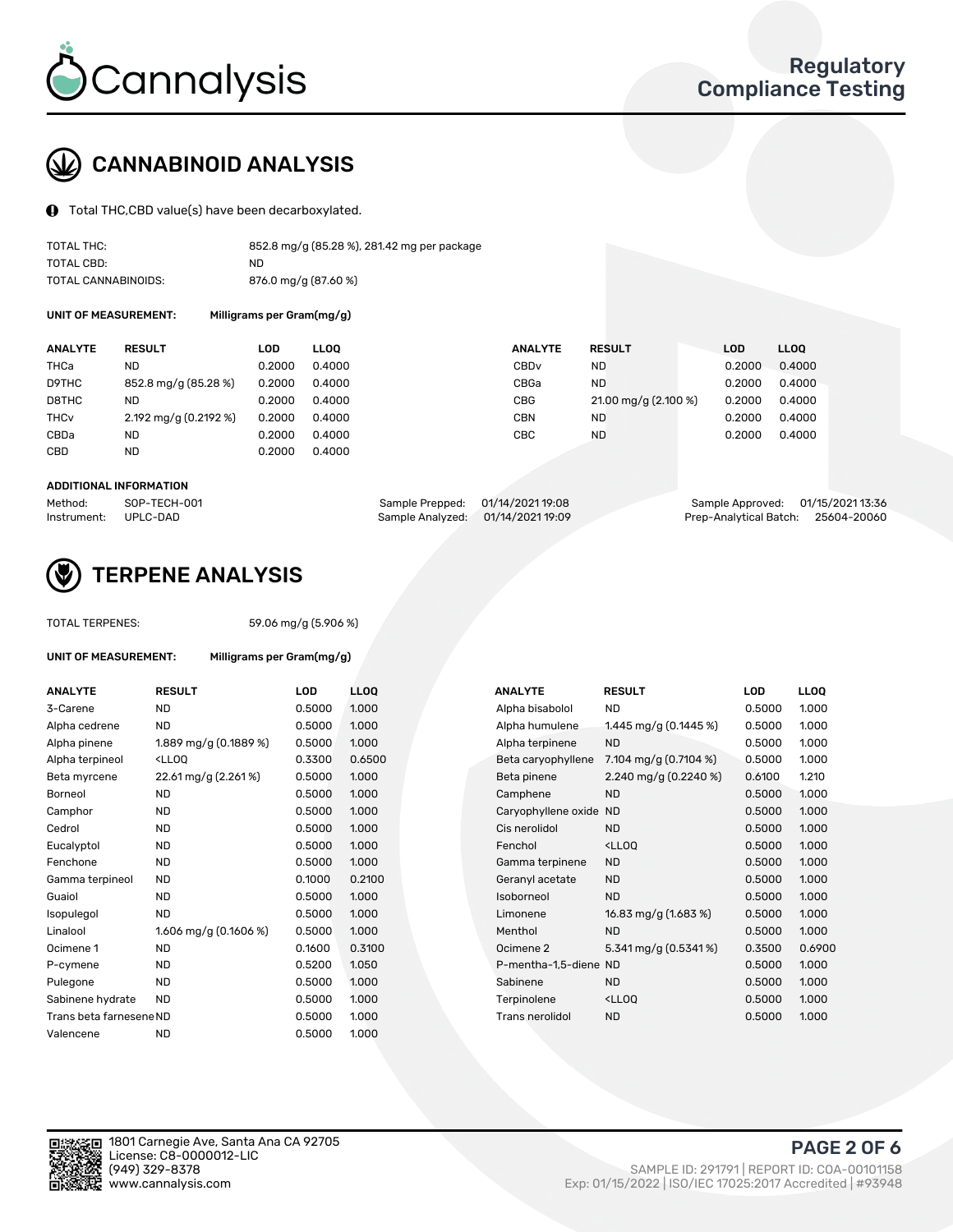

## Regulatory Compliance Testing

#### ADDITIONAL INFORMATION

Method: SOP-TECH-027 Sample Prepped: 01/14/2021 14:27 Sample Approved: 01/15/2021 11:39 Prep-Analytical Batch: 25576-20040



CHEMICAL RESIDUE ANALYSIS PASS

UNIT OF MEASUREMENT: Micrograms per Gram(ug/g)

| <b>ANALYTE</b>    | <b>RESULT</b> | LOD    | LL <sub>OO</sub> | <b>ACTION LEVEL</b> |      | <b>ANALYTE</b>      | <b>RESULT</b> | LOD    | <b>LLOQ</b> | <b>ACTION LEVEL</b> |      |
|-------------------|---------------|--------|------------------|---------------------|------|---------------------|---------------|--------|-------------|---------------------|------|
| Abamectin         | <b>ND</b>     | 0.0200 | 0.0400           | 0.1000              | Pass | Acephate            | <b>ND</b>     | 0.0200 | 0.0400      | 0.1000              | Pass |
| Acequinocyl       | <b>ND</b>     | 0.0200 | 0.0400           | 0.1000              | Pass | Acetamiprid         | <b>ND</b>     | 0.0200 | 0.0400      | 0.1000              | Pass |
| Aldicarb          | <b>ND</b>     | 0.0200 | 0.0400           | 0.0                 | Pass | Azoxystrobin        | <b>ND</b>     | 0.0200 | 0.0400      | 0.1000              | Pass |
| Bifenazate        | <b>ND</b>     | 0.0200 | 0.0400           | 0.1000              | Pass | <b>Bifenthrin</b>   | <b>ND</b>     | 0.0200 | 0.0400      | 3.000               | Pass |
| <b>Boscalid</b>   | <b>ND</b>     | 0.0200 | 0.0400           | 0.1000              | Pass | Carbarvl            | <b>ND</b>     | 0.0200 | 0.0400      | 0.5000              | Pass |
| Carbofuran        | <b>ND</b>     | 0.0200 | 0.0400           | 0.0                 | Pass | Chlorantraniliprole | <b>ND</b>     | 0.0200 | 0.0400      | 10.00               | Pass |
| Clofentezine      | <b>ND</b>     | 0.0200 | 0.0400           | 0.1000              | Pass | Coumaphos           | <b>ND</b>     | 0.0200 | 0.0400      | 0.0                 | Pass |
| Cyfluthrin        | <b>ND</b>     | 0.4000 | 1.000            | 2.000               | Pass | Cypermethrin        | <b>ND</b>     | 0.4000 | 1.000       | 1.000               | Pass |
| Daminozide        | <b>ND</b>     | 0.0200 | 0.0400           | 0.0                 | Pass | Diazinon            | <b>ND</b>     | 0.0200 | 0.0400      | 0.1000              | Pass |
| <b>Dichlorvos</b> | <b>ND</b>     | 0.0200 | 0.0400           | 0.0                 | Pass | Dimethoate          | <b>ND</b>     | 0.0200 | 0.0400      | 0.0                 | Pass |
| Dimethomorph      | <b>ND</b>     | 0.0200 | 0.0400           | 2.000               | Pass | <b>Ethoprophos</b>  | <b>ND</b>     | 0.0200 | 0.0400      | 0.0                 | Pass |
| Etofenprox        | <b>ND</b>     | 0.0200 | 0.0400           | 0.0                 | Pass | Etoxazole           | <b>ND</b>     | 0.0200 | 0.0400      | 0.1000              | Pass |
| Fenhexamid        | <b>ND</b>     | 0.0200 | 0.0400           | 0.1000              | Pass | Fenoxycarb          | <b>ND</b>     | 0.0200 | 0.0400      | 0.0                 | Pass |
| Fenpyroximate     | <b>ND</b>     | 0.0200 | 0.0400           | 0.1000              | Pass | Fipronil            | <b>ND</b>     | 0.0400 | 0.1000      | 0.0                 | Pass |
| Flonicamid        | <b>ND</b>     | 0.0200 | 0.0400           | 0.1000              | Pass | Fludioxonil         | <b>ND</b>     | 0.0200 | 0.0400      | 0.1000              | Pass |
| Hexythiazox       | <b>ND</b>     | 0.0200 | 0.0400           | 0.1000              | Pass | Imazalil            | <b>ND</b>     | 0.0200 | 0.0400      | 0.0                 | Pass |
| Imidacloprid      | <b>ND</b>     | 0.0200 | 0.0400           | 5.000               | Pass | Kresoxim methyl     | <b>ND</b>     | 0.0200 | 0.0400      | 0.1000              | Pass |
| Malathion         | <b>ND</b>     | 0.0200 | 0.0400           | 0.5000              | Pass | Metalaxvl           | <b>ND</b>     | 0.0200 | 0.0400      | 2.000               | Pass |
| Methiocarb        | <b>ND</b>     | 0.0200 | 0.0400           | 0.0                 | Pass | Methomyl            | <b>ND</b>     | 0.0200 | 0.0400      | 1.000               | Pass |
| Mevinphos         | <b>ND</b>     | 0.0200 | 0.0400           | 0.0                 | Pass | Myclobutanil        | <b>ND</b>     | 0.0200 | 0.0400      | 0.1000              | Pass |
| Naled             | <b>ND</b>     | 0.0200 | 0.0400           | 0.1000              | Pass | Oxamyl              | <b>ND</b>     | 0.0200 | 0.0400      | 0.5000              | Pass |
| Paclobutrazol     | <b>ND</b>     | 0.0200 | 0.0400           | 0.0                 | Pass | Permethrins         | <b>ND</b>     | 0.0400 | 0.1000      | 0.5000              | Pass |
| Phosmet           | <b>ND</b>     | 0.0200 | 0.0400           | 0.1000              | Pass | Piperonyl butoxide  | <b>ND</b>     | 0.0200 | 0.0400      | 3.000               | Pass |
| Prallethrin       | <b>ND</b>     | 0.0200 | 0.0400           | 0.1000              | Pass | Propiconazole       | <b>ND</b>     | 0.0200 | 0.0400      | 0.1000              | Pass |
| Propoxur          | <b>ND</b>     | 0.0200 | 0.0400           | 0.0                 | Pass | Pyrethrins          | <b>ND</b>     | 0.0200 | 0.0400      | 0.5000              | Pass |
| Pyridaben         | <b>ND</b>     | 0.0200 | 0.0400           | 0.1000              | Pass | Spinetoram          | <b>ND</b>     | 0.0200 | 0.0400      | 0.1000              | Pass |
| Spinosad          | <b>ND</b>     | 0.0300 | 0.0700           | 0.1000              | Pass | Spiromesifen        | <b>ND</b>     | 0.0200 | 0.0400      | 0.1000              | Pass |
| Spirotetramat     | <b>ND</b>     | 0.0200 | 0.0400           | 0.1000              | Pass | Spiroxamine         | <b>ND</b>     | 0.0200 | 0.0400      | 0.0                 | Pass |
| Tebuconazole      | <b>ND</b>     | 0.0200 | 0.0400           | 0.1000              | Pass | Thiacloprid         | <b>ND</b>     | 0.0200 | 0.0400      | 0.0                 | Pass |
| Thiamethoxam      | <b>ND</b>     | 0.0200 | 0.0400           | 5.000               | Pass | Trifloxystrobin     | <b>ND</b>     | 0.0200 | 0.0400      | 0.1000              | Pass |

### ADDITIONAL INFORMATION

Method: SOP-TECH-002 Sample Prepped: 01/14/2021 12:58 Sample Approved: 01/15/2021 19:35<br>Instrument: LC-MS/MS Sample Analyzed: 01/14/2021 13:49 Prep-Analytical Batch: 25574-20034 Prep-Analytical Batch: 25574-20034

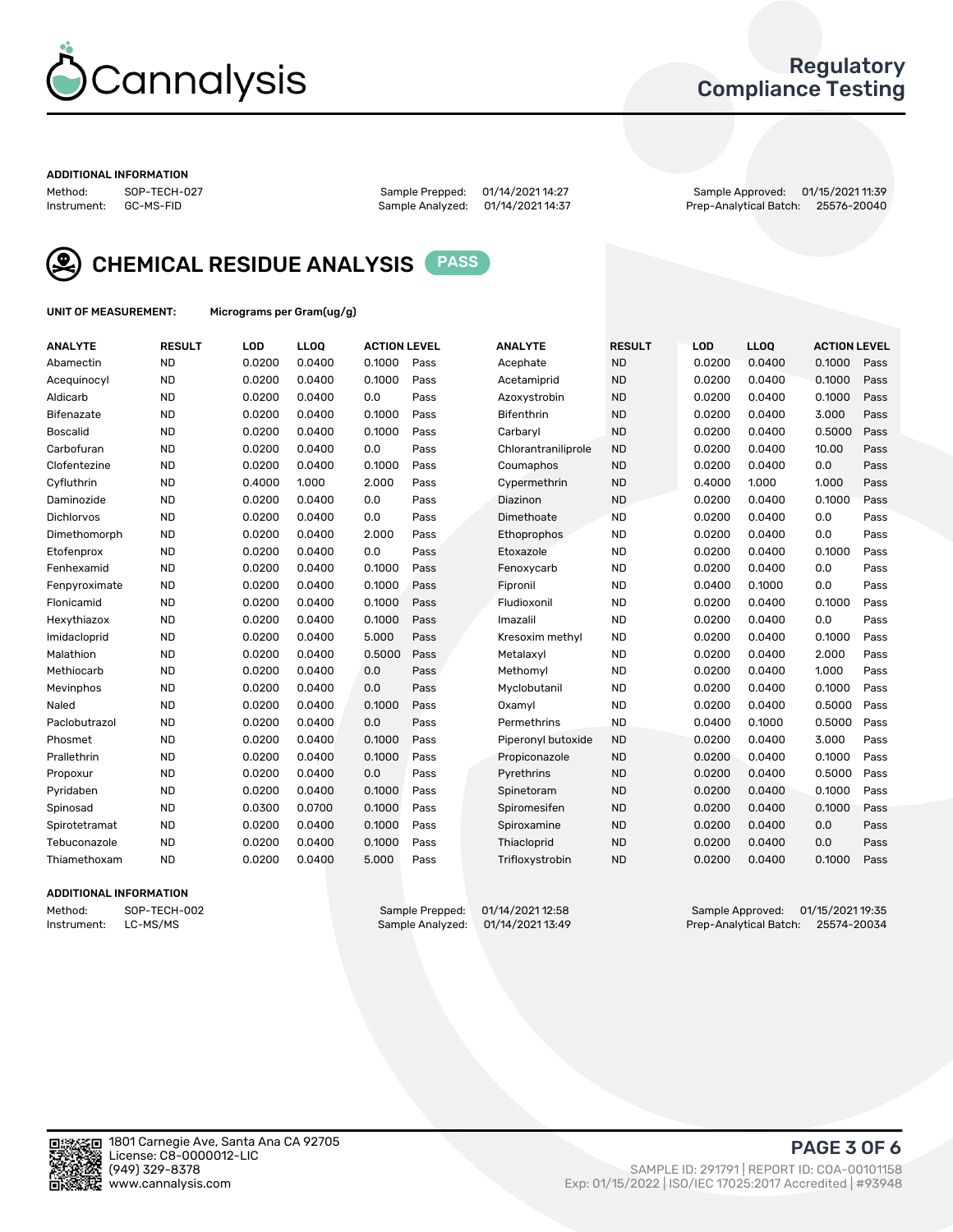

## CHEMICAL RESIDUE GC ANALYSIS PASS

| UNIT OF MEASUREMENT: |               |         | Micrograms per Gram(ug/g) |                     |      |                |               |         |             |                     |      |
|----------------------|---------------|---------|---------------------------|---------------------|------|----------------|---------------|---------|-------------|---------------------|------|
| <b>ANALYTE</b>       | <b>RESUL1</b> | LOD     | <b>LOO</b>                | <b>ACTION LEVEL</b> |      | <b>ANALYTE</b> | <b>RESULT</b> | ∟OD     | <b>LLOO</b> | <b>ACTION LEVEL</b> |      |
| `antan               | ΝГ            | N 1000. | n 2000                    | 0.7000              | Pass | Chlordane.     | NГ            | N UJU U | 0.0136      |                     | Pass |

| Captan<br>Methyl parathion<br>Chlorfenapyr       | <b>ND</b><br><b>ND</b><br>ND. | 0.1000<br>0.0400<br>0.0800 | 0.2000<br>0.1000<br>0.1000 | 0.7000<br>0.0<br>0.0 | Pass<br>Pass<br>Pass                | Chlordane<br><b>PCNB</b><br>Chlorpyrifos | <b>ND</b><br><b>ND</b><br><b>ND</b> | 0.0109<br>0.0200<br>0.0800 | 0.0136<br>0.0400<br>0.1000 | 0.0<br>0.0       | 0.1000 | Pass<br>Pass<br>Pass |
|--------------------------------------------------|-------------------------------|----------------------------|----------------------------|----------------------|-------------------------------------|------------------------------------------|-------------------------------------|----------------------------|----------------------------|------------------|--------|----------------------|
| ADDITIONAL INFORMATION<br>Method:<br>Instrument: | SOP-TECH-010<br>GC-MS/MS      |                            |                            |                      | Sample Prepped:<br>Sample Analyzed: | 01/14/2021 12:57<br>01/14/2021 13:49     |                                     | Sample Approved:           | Prep-Analytical Batch:     | 01/15/2021 14:05 |        | 25575-20035          |

## RESIDUAL SOLVENT ANALYSIS PASS

UNIT OF MEASUREMENT: Micrograms per Gram(ug/g)

| <b>ANALYTE</b>       | <b>RESULT</b> | <b>LOD</b> | <b>LLOO</b> | <b>ACTION LEVEL</b> |      | <b>ANALYTE</b>           | <b>RESULT</b> | <b>LOD</b> | <b>LLOO</b> | <b>ACTION LEVEL</b> |      |
|----------------------|---------------|------------|-------------|---------------------|------|--------------------------|---------------|------------|-------------|---------------------|------|
| Acetone              | <b>ND</b>     | 5.000      | 250.0       | 5000                | Pass | Acetonitrile             | <b>ND</b>     | 5.000      | 50.00       | 410.0               | Pass |
| Benzene              | <b>ND</b>     | 0.5000     | 1.000       | 1.000               | Pass | <b>Butane</b>            | <b>ND</b>     | 76.80      | 96.00       | 5000                | Pass |
| Chloroform           | <b>ND</b>     | 0.5000     | 1.000       | 1.000               | Pass | Ethanol                  | <b>ND</b>     | 10.00      | 50.00       | 5000                | Pass |
| <b>Ethyl Acetate</b> | <b>ND</b>     | 5.000      | 50.00       | 5000                | Pass | <b>Ethyl Ether</b>       | <b>ND</b>     | 25.00      | 50.00       | 5000                | Pass |
| Ethylene oxide       | <b>ND</b>     | 0.5000     | 1.000       | 1.000               | Pass | Heptane                  | <b>ND</b>     | 1.000      | 5.000       | 5000                | Pass |
| Hexane               | <b>ND</b>     | 0.5000     | 5.000       | 290.0               | Pass | <b>Isopropyl Alcohol</b> | <b>ND</b>     | 5.000      | 50.00       | 5000                | Pass |
| Methanol             | <b>ND</b>     | 10.00      | 50.00       | 3000                | Pass | Methylene chloride       | <b>ND</b>     | 0.5000     | 1.000       | 1.000               | Pass |
| Pentane              | <b>ND</b>     | 1.000      | 50.00       | 5000                | Pass | Propane                  | <b>ND</b>     | 16.00      | 20.00       | 5000                | Pass |
| Toluene              | <b>ND</b>     | 0.5000     | 1.000       | 890.0               | Pass | Xvlenes                  | <b>ND</b>     | 6.000      | 100.0       | 2170                | Pass |
| Trichloroethylene    | <b>ND</b>     | 0.2500     | 1.000       | 1.000               | Pass | 1.2-Dichloroethane       | <b>ND</b>     | 0.5000     | 1.000       | 1.000               | Pass |

### ADDITIONAL INFORMATION

Method: SOP-TECH-021 Sample Prepped: 01/14/2021 15:49 Sample Approved: 01/15/2021 12:36<br>Instrument: HS-GC-MS/FID Sample Analyzed: 01/14/2021 15:49 Prep-Analytical Batch: 25569-20048 Prep-Analytical Batch: 25569-20048



UNIT OF MEASUREMENT: Cycle Threshold (Ct)

| <b>ANALYTE</b>                        | <b>RESULT</b>          | LOD   | <b>LLOO</b> | <b>ACTION LEVEL</b> |                  | <b>ANALYTE</b> | <b>RESULT</b> | LOD              | <b>LLOO</b>      |     | <b>ACTION LEVEL</b> |
|---------------------------------------|------------------------|-------|-------------|---------------------|------------------|----------------|---------------|------------------|------------------|-----|---------------------|
| A.fumigatus                           | <b>ND</b>              | 33.00 | 0.0         | 0.0                 | Pass             | A. flavus      | <b>ND</b>     | 33.00            | 0.0              | 0.0 | Pass                |
| A. niger                              | <b>ND</b>              | 33.00 | 0.0         | 0.0                 | Pass             | A. terreus     | <b>ND</b>     | 33.00            | 0.0              | 0.0 | Pass                |
| <b>STEC</b>                           | <b>ND</b>              | 33.00 | 0.0         | 0.0                 | Pass             | Salmonella spp | <b>ND</b>     | 33.00            | 0.0              | 0.0 | Pass                |
|                                       | ADDITIONAL INFORMATION |       |             |                     |                  |                |               |                  |                  |     |                     |
| SOP-TECH-016, SOP-TECH-022<br>Method: |                        |       |             | Sample Prepped:     | 01/15/2021 06:10 |                |               | Sample Approved: | 01/15/2021 12:24 |     |                     |

Instrument: qPCR Sample Analyzed: 01/15/2021 06:21 Prep-Analytical Batch: 25599-20062



(949) 329-8378 SAMPLE ID: 291791 | REPORT ID: COA-00101158 Exp: 01/15/2022 | ISO/IEC 17025:2017 Accredited | #93948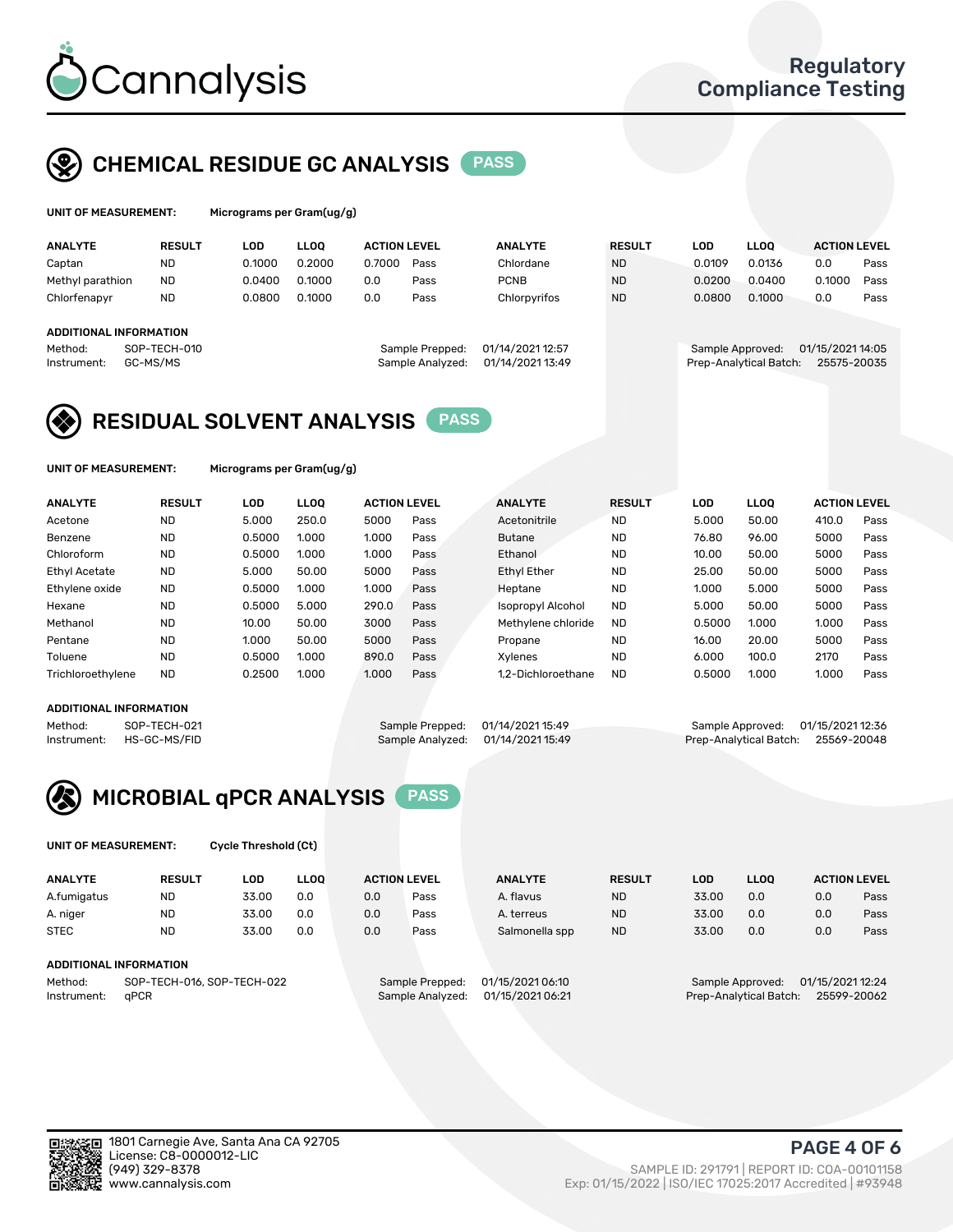



| UNIT OF MEASUREMENT: |               |        | Micrograms per Gram(ug/g) |                     |                |               |  |            |             |                     |  |  |
|----------------------|---------------|--------|---------------------------|---------------------|----------------|---------------|--|------------|-------------|---------------------|--|--|
| <b>ANALYTE</b>       | <b>RESULT</b> | LOD    | LLOO                      | <b>ACTION LEVEL</b> | <b>ANALYTE</b> | <b>RESULT</b> |  | <b>LOD</b> | <b>LLOO</b> | <b>ACTION LEVEL</b> |  |  |
| Arsenic              | <b>ND</b>     | 0.0200 | 0.0500                    | 0.2000<br>Pass      | Cadmium        | <b>ND</b>     |  | 0.0050     | 0.0500      | 0.2000<br>Pass      |  |  |

### ADDITIONAL INFORMATION Method: SOP-TECH-013 Sample Prepped: 01/14/2021 14:11 Sample Approved: 01/15/2021 16:14 Instrument: ICP-MS Sample Analyzed: 01/15/2021 08:13 Prep-Analytical Batch: 25573-20064

Lead ND 0.0100 0.0500 0.5000 Pass Mercury ND 0.0030 0.0500 0.1000 Pass



| UNIT OF MEASUREMENT: |  |  |
|----------------------|--|--|
|                      |  |  |

| UNIT OF MEASUREMENT: | Micrograms per Kilogram(ug/kg) |
|----------------------|--------------------------------|
|                      |                                |
|                      |                                |
|                      |                                |

| <b>ANALYTE</b>          | <b>RESULT</b> | LOD   | <b>LLOO</b> | <b>ACTION LEVEL</b> |      | <b>ANALYTE</b> | <b>RESULT</b> | LOD   | <b>LLOO</b> | <b>ACTION LEVEL</b> |      |
|-------------------------|---------------|-------|-------------|---------------------|------|----------------|---------------|-------|-------------|---------------------|------|
| Aflatoxin B1            | <b>ND</b>     | 1.000 | 2.000       |                     | N/A  | Aflatoxin B2   | <b>ND</b>     | 2.000 | 5.000       |                     | N/A  |
| Aflatoxin G1            | <b>ND</b>     | 2.000 | 5.000       |                     | N/A  | Aflatoxin G2   | <b>ND</b>     | 2.000 | 5.000       |                     | N/A  |
| <b>Total Aflatoxins</b> | <b>ND</b>     | 10.00 | 14.00       | 20.00               | Pass | Ochratoxin A   | <b>ND</b>     | 1.000 | 2.000       | 20.00               | Pass |
|                         |               |       |             |                     |      |                |               |       |             |                     |      |

#### ADDITIONAL INFORMATION

Method: SOP-TECH-020 Sample Prepped: 01/14/2021 14:56 Sample Approved: 01/15/2021 15:47 Instrument: LC-MS/MS Sample Analyzed: 01/14/2021 15:05 Prep-Analytical Batch: 25581-20045

# FILTH & FOREIGN MATERIAL ANALYSIS PASS

UNIT OF MEASUREMENT: Filth and Foreign Matter (%, #/3g)

| <b>ANALYTE</b>                                              | <b>RESULT</b> | LOD | <b>LLOO</b> | <b>ACTION LEVEL</b> |                                     | <b>ANALYTE</b>                       | <b>RESULT</b> | LOD | <b>LLOO</b>                                | <b>ACTION LEVEL</b>             |      |
|-------------------------------------------------------------|---------------|-----|-------------|---------------------|-------------------------------------|--------------------------------------|---------------|-----|--------------------------------------------|---------------------------------|------|
| IF RH ME                                                    | <b>ND</b>     | 0.0 | 0.0         | 1.000               | Pass                                | <b>IFM</b>                           | <b>ND</b>     | 0.0 | 0.0                                        | 25.00                           | Pass |
| Mold                                                        | <b>ND</b>     | 0.0 | 0.0         | 25.00               | Pass                                | <b>SSCD</b>                          | <b>ND</b>     | 0.0 | 0.0                                        | 25.00                           | Pass |
| ADDITIONAL INFORMATION                                      |               |     |             |                     |                                     |                                      |               |     |                                            |                                 |      |
| Method:<br>SOP-TECH-009<br>Instrument:<br>Visual Inspection |               |     |             |                     | Sample Prepped:<br>Sample Analyzed: | 01/14/2021 13:28<br>01/14/2021 13:29 |               |     | Sample Approved:<br>Prep-Analytical Batch: | 01/14/2021 13:43<br>25579-20033 |      |